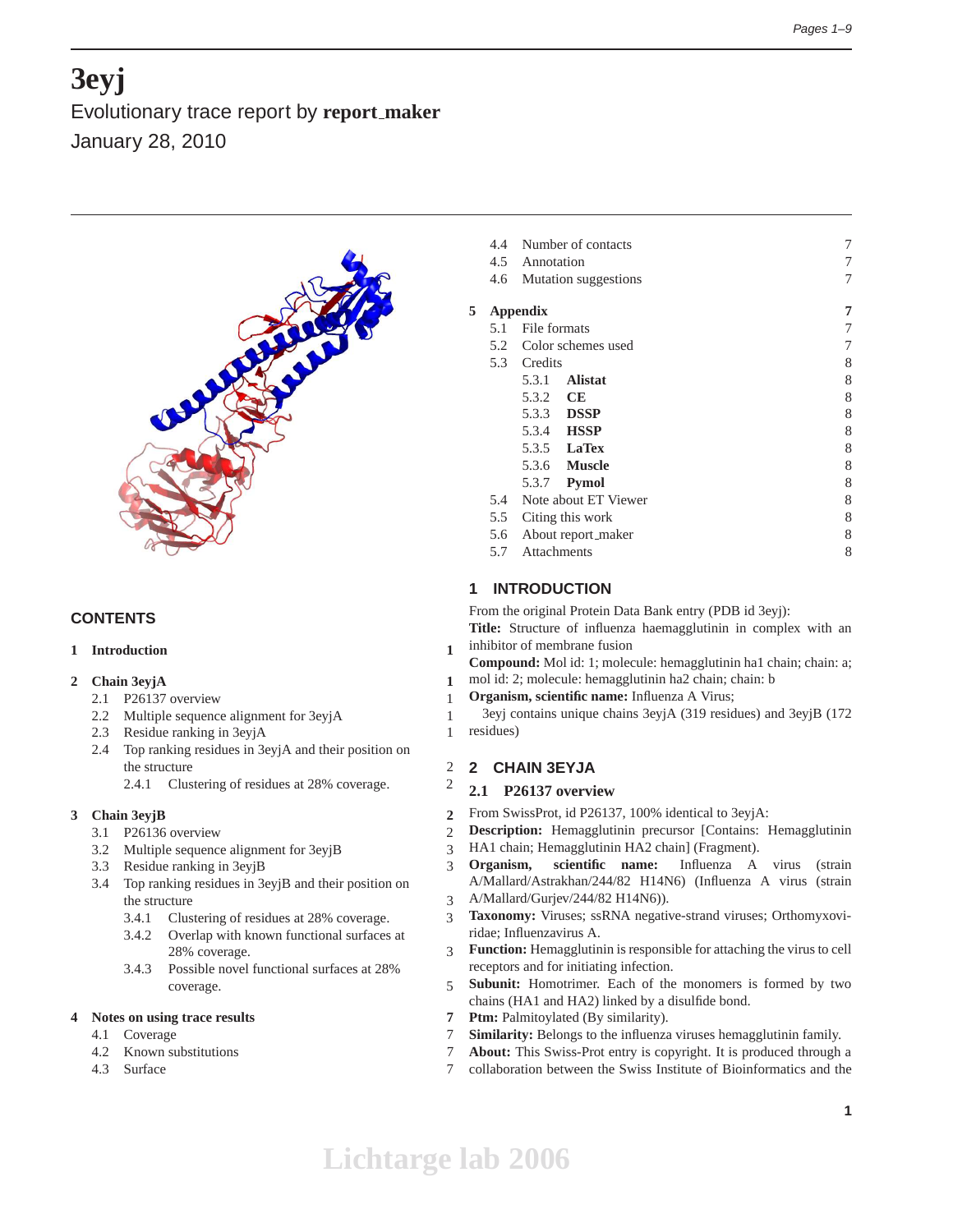



**Fig. 1.** Residues 9-168 in 3eyjA colored by their relative importance. (See Appendix, Fig.12, for the coloring scheme.)

EMBL outstation - the European Bioinformatics Institute. There are no restrictions on its use as long as its content is in no way modified and this statement is not removed.

## **2.2 Multiple sequence alignment for 3eyjA**

For the chain 3eyjA, the alignment 3eyjA.msf (attached) with 216 sequences was used. The alignment was downloaded from the HSSP database, and fragments shorter than 75% of the query as well as duplicate sequences were removed. It can be found in the attachment to this report, under the name of 3eyjA.msf. Its statistics, from the *alistat* program are the following:

| Format:                   | MSF   |       |
|---------------------------|-------|-------|
| Number of sequences: 216  |       |       |
| Total number of residues: |       | 68016 |
| Smallest:                 | 313   |       |
| Largest:                  | 319   |       |
| Average length:           | 314.9 |       |
| Alignment length:         | 319   |       |
| Average identity:         | 78%   |       |
| Most related pair:        | 99%   |       |
| Most unrelated pair:      | 52%   |       |
| Most distant seq:         | 72%   |       |
|                           |       |       |

Furthermore, 28% of residues show as conserved in this alignment. The alignment consists of 29% viral sequences. (Descriptions of some sequences were not readily available.) The file containing the sequence descriptions can be found in the attachment, under the name 3eyjA.descr.

## **2.3 Residue ranking in 3eyjA**

The 3eyjA sequence is shown in Figs. 1–2, with each residue colored according to its estimated importance. The full listing of residues in 3eyjA can be found in the file called 3eyjA.ranks\_sorted in the attachment.

## **2.4 Top ranking residues in 3eyjA and their position on the structure**

In the following we consider residues ranking among top 28% of residues in the protein (the closest this analysis allows us to get to 25%). Figure 3 shows residues in 3eyjA colored by their importance: bright red and yellow indicate more conserved/important residues (see Appendix for the coloring scheme). A Pymol script for producing this figure can be found in the attachment.

**Fig. 2.** Residues 169-329 in 3eyjA colored by their relative importance. (See Appendix, Fig.12, for the coloring scheme.)



**Fig. 3.** Residues in 3eyjA, colored by their relative importance. Clockwise: front, back, top and bottom views.

*2.4.1 Clustering of residues at 28% coverage.* Fig. 4 shows the top 28% of all residues, this time colored according to clusters they belong to. The clusters in Fig.4 are composed of the residues listed in Table 1.

|         | Table 1. |                                    |  |  |  |
|---------|----------|------------------------------------|--|--|--|
| cluster | size     | member                             |  |  |  |
| color   |          | residues                           |  |  |  |
| red     | 45       | 71, 72, 74, 97, 98, 99, 120, 123   |  |  |  |
|         |          | 125, 127, 134, 136, 139, 141, 147  |  |  |  |
|         |          | 148, 151, 152, 153, 163, 172, 180  |  |  |  |
|         |          | 182, 183, 185, 186, 187, 193, 197  |  |  |  |
|         |          | 202, 206, 207, 208, 220, 226, 236  |  |  |  |
|         |          | 237, 239, 251, 252, 253, 255, 256  |  |  |  |
|         |          | 257,258                            |  |  |  |
| blue    | 22       | 17, 22, 23, 24, 26, 27, 28, 35, 36 |  |  |  |
|         |          | 39, 41, 42, 43, 297, 298, 315, 318 |  |  |  |
|         |          | continued in next column           |  |  |  |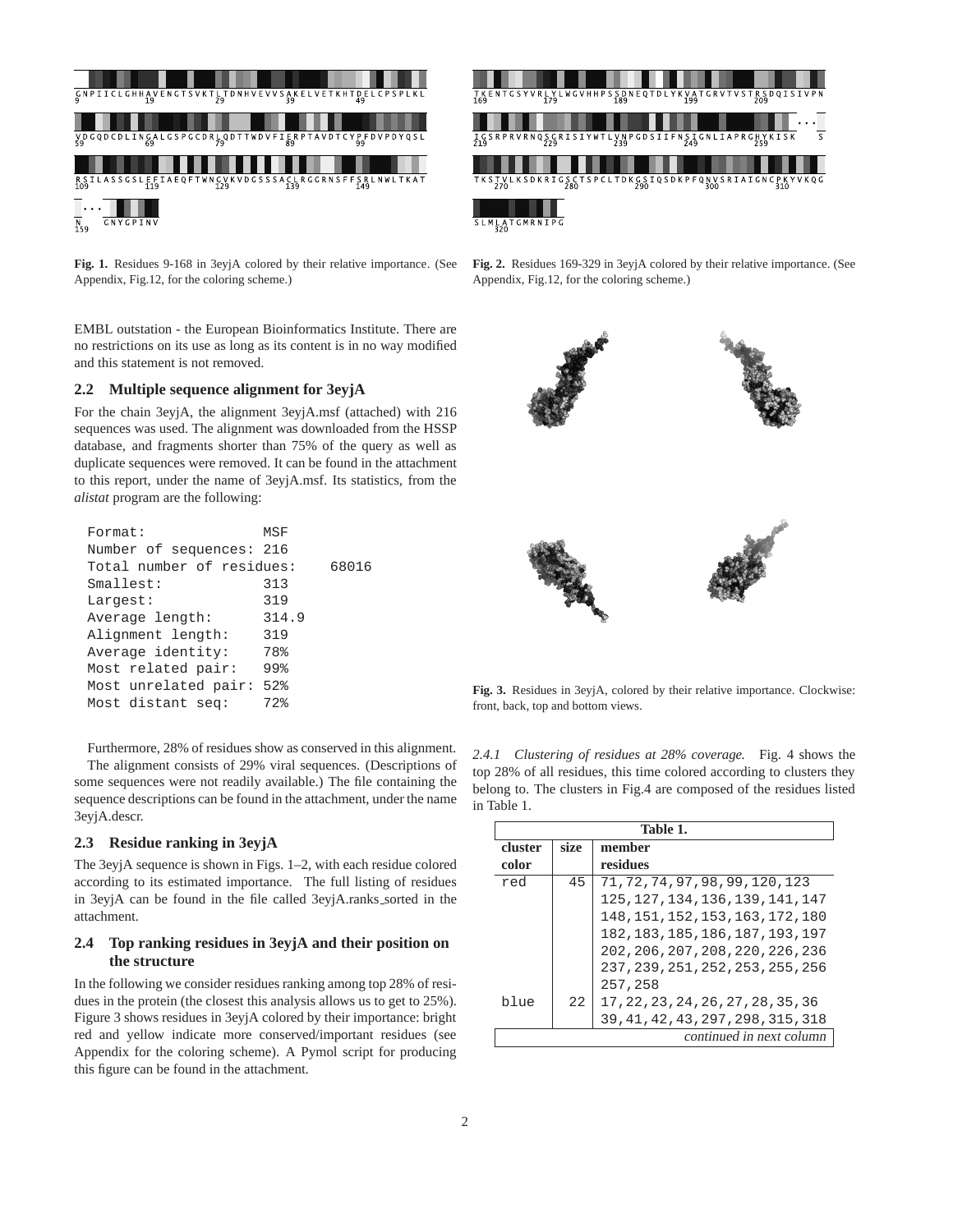

**Fig. 4.** Residues in 3eyjA, colored according to the cluster they belong to: red, followed by blue and yellow are the largest clusters (see Appendix for the coloring scheme). Clockwise: front, back, top and bottom views. The corresponding Pymol script is attached.

|         | <b>Table 1.</b> continued |                                      |  |  |  |
|---------|---------------------------|--------------------------------------|--|--|--|
| cluster | size                      | member                               |  |  |  |
| color   |                           | residues                             |  |  |  |
|         |                           | 320, 321, 323, 324, 326              |  |  |  |
| yellow  | 12                        | 60, 61, 64, 84, 85, 89, 90, 109, 110 |  |  |  |
|         |                           | 113, 116, 278                        |  |  |  |
| green   | 8                         | 52, 281, 285, 287, 290, 291, 307     |  |  |  |
|         |                           | 309                                  |  |  |  |
| purple  | 2                         | 300,312                              |  |  |  |

**Table 1.** Clusters of top ranking residues in 3eyjA.

## **3 CHAIN 3EYJB**

#### **3.1 P26136 overview**

From SwissProt, id P26136, 100% identical to 3eyjB:

**Description:** Hemagglutinin precursor [Contains: Hemagglutinin HA1 chain; Hemagglutinin HA2 chain].

**Organism, scientific name:** Influenza A virus (strain A/Mallard/Astrakhan/263/82 H14N5) (Influenza A virus (strain A/Mallard/Gurjev/263/82 H14N5)).

**Taxonomy:** Viruses; ssRNA negative-strand viruses; Orthomyxoviridae; Influenzavirus A.

**Function:** Hemagglutinin is responsible for attaching the virus to cell receptors and for initiating infection.

**Subunit:** Homotrimer. Each of the monomers is formed by two chains (HA1 and HA2) linked by a disulfide bond.

Ptm: Palmitoylated (By similarity).

**Similarity:** Belongs to the influenza viruses hemagglutinin family.

| $\frac{\texttt{GLFGAIAGFIENGWQGLIDGWYGFRHQNAEGTGTAADLKSTQAAIDQING}}{21}$                                                 |  |
|--------------------------------------------------------------------------------------------------------------------------|--|
| KLNRLIEKTNEKYHQIEKEFEQVEGRIQDLEKYVEDTKIDLWSYNAELLV<br>51<br>81<br>61                                                     |  |
| A L E N Q H T I D V T D S E M N K L F E R V R R Q L R E N A E D Q G N G C F E I F H Q C D N N C I E<br>111<br>101<br>131 |  |
| SIRNGTYDHNIYRDEAINNRIK<br>161<br>151                                                                                     |  |

**Fig. 5.** Residues 1-172 in 3eyjB colored by their relative importance. (See Appendix, Fig.12, for the coloring scheme.)

**About:** This Swiss-Prot entry is copyright. It is produced through a collaboration between the Swiss Institute of Bioinformatics and the EMBL outstation - the European Bioinformatics Institute. There are no restrictions on its use as long as its content is in no way modified and this statement is not removed.

#### **3.2 Multiple sequence alignment for 3eyjB**

For the chain 3eyjB, the alignment 3eyjB.msf (attached) with 78 sequences was used. The alignment was downloaded from the HSSP database, and fragments shorter than 75% of the query as well as duplicate sequences were removed. It can be found in the attachment to this report, under the name of 3eyjB.msf. Its statistics, from the *alistat* program are the following:

| Format:                   | MSF    |       |
|---------------------------|--------|-------|
| Number of sequences: 78   |        |       |
| Total number of residues: |        | 13054 |
| Smallest:                 | 2.1    |       |
| Largest:                  | 172    |       |
| Average length:           | 167.4  |       |
| Alignment length:         | 172    |       |
| Average identity:         | 92%    |       |
| Most related pair:        | 99%    |       |
| Most unrelated pair:      | 71%    |       |
| Most distant seq:         | $90\%$ |       |

Furthermore, 6% of residues show as conserved in this alignment. The alignment consists of 12% viral sequences. (Descriptions of some sequences were not readily available.) The file containing the sequence descriptions can be found in the attachment, under the name 3eyjB.descr.

#### **3.3 Residue ranking in 3eyjB**

The 3eyjB sequence is shown in Fig. 5, with each residue colored according to its estimated importance. The full listing of residues in 3eyjB can be found in the file called 3eyjB.ranks sorted in the attachment.

## **3.4 Top ranking residues in 3eyjB and their position on the structure**

In the following we consider residues ranking among top 28% of residues in the protein (the closest this analysis allows us to get to 25%). Figure 6 shows residues in 3eyjB colored by their importance: bright red and yellow indicate more conserved/important residues (see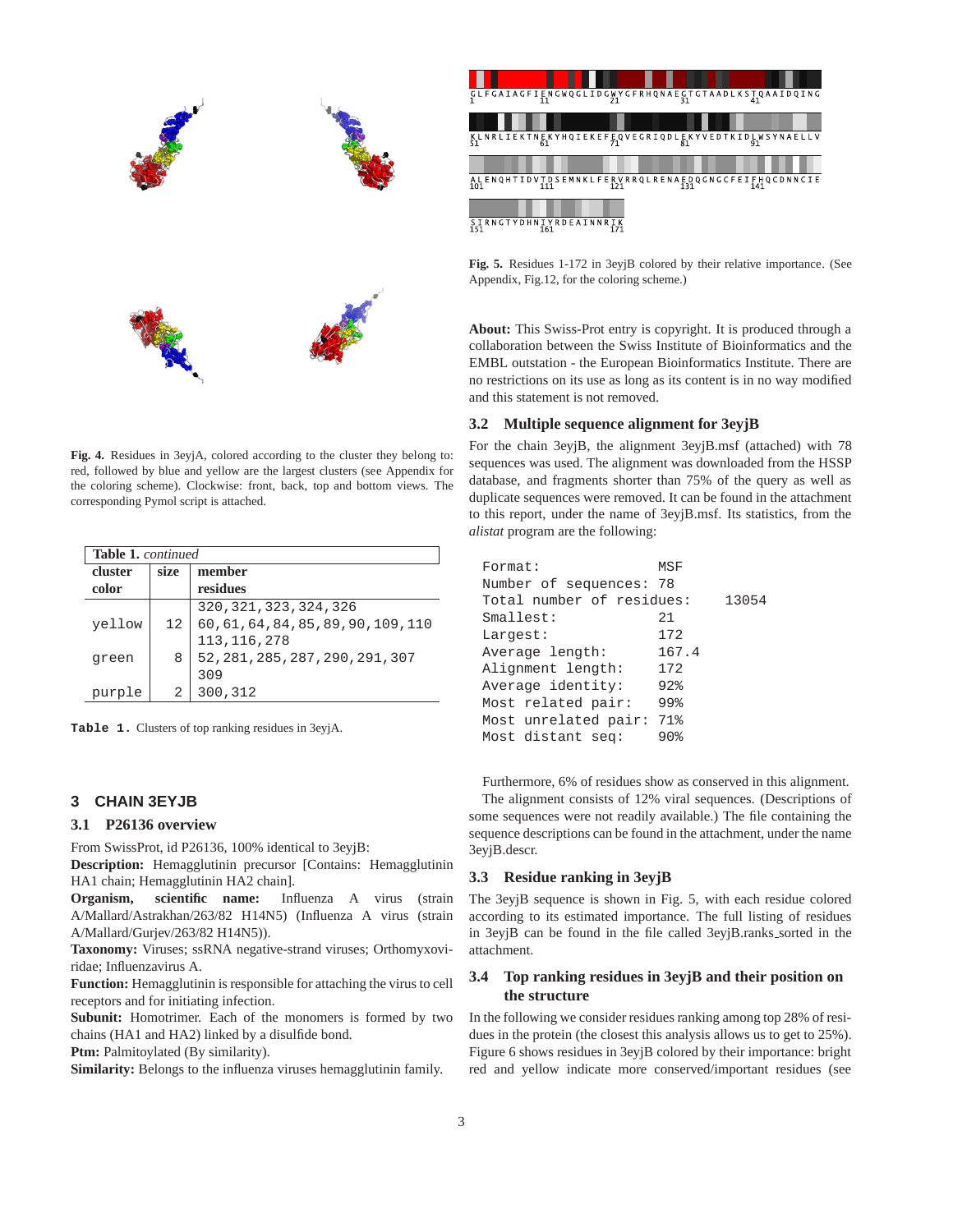Appendix for the coloring scheme). A Pymol script for producing this figure can be found in the attachment.



**Fig. 7.** Residues in 3eyjB, colored according to the cluster they belong to: red, followed by blue and yellow are the largest clusters (see Appendix for the coloring scheme). Clockwise: front, back, top and bottom views. The corresponding Pymol script is attached.

**Fig. 6.** Residues in 3eyjB, colored by their relative importance. Clockwise: front, back, top and bottom views.

*3.4.1 Clustering of residues at 28% coverage.* Fig. 7 shows the top 28% of all residues, this time colored according to clusters they belong to. The clusters in Fig.7 are composed of the residues listed in Table 2.

| Table 2. |      |                                                                                                                                                                                                                                            |  |  |
|----------|------|--------------------------------------------------------------------------------------------------------------------------------------------------------------------------------------------------------------------------------------------|--|--|
| cluster  | size | member                                                                                                                                                                                                                                     |  |  |
| color    |      | residues                                                                                                                                                                                                                                   |  |  |
| red      | 18   | $\begin{array}{l} 62\,, 64\,, 65\,, 66\,, 67\,, 68\,, 69\,, 70\,, 74\\ 75\,, 76\,, 78\,, 79\,, 80\,, 81\,, 83\,, 85\,, 87\\ 13\,, 14\,, 16\,, 22\,, 23\,, 24\,, 25\,, 27\,, 28\\ 30\,, 31\,, 35\,, 38\,, 39\,, 40\,, 41\,, 42 \end{array}$ |  |  |
|          |      |                                                                                                                                                                                                                                            |  |  |
| blue     | 17   |                                                                                                                                                                                                                                            |  |  |
|          |      |                                                                                                                                                                                                                                            |  |  |
| yellow   |      | $1\,,3\,,5\,,6\,,7\,,8\,,9\,,10\,,11$                                                                                                                                                                                                      |  |  |
| green    |      | 48, 51, 53, 54                                                                                                                                                                                                                             |  |  |

**Table 2.** Clusters of top ranking residues in 3eyjB.

*3.4.2 Overlap with known functional surfaces at 28% coverage.* The name of the ligand is composed of the source PDB identifier and the heteroatom name used in that file.

**Interface with 3eyjA.**Table 3 lists the top 28% of residues at the interface with 3eyjA. The following table (Table 4) suggests possible disruptive replacements for these residues (see Section 4.6).

|     | Table 3.     |               |      |                 |      |  |  |  |  |
|-----|--------------|---------------|------|-----------------|------|--|--|--|--|
| res | type         | subst's       | cvg  | $\mathbf{noc}/$ | dist |  |  |  |  |
|     |              | $\frac{6}{6}$ |      | bb              | (A)  |  |  |  |  |
| 6   | $\mathbb{I}$ | I(100)        | 0.07 | 32/3            | 3.66 |  |  |  |  |
| 7   | A            | A(100)        | 0.07 | 10/5            | 3.94 |  |  |  |  |
| 10  | I            | I(100)        | 0.07 | 13/0            | 3.21 |  |  |  |  |
| 11  | E            | E(100)        | 0.07 | 4/4             | 3.98 |  |  |  |  |
| 13  | G            | G(100)        | 0.07 | 39/39           | 2.91 |  |  |  |  |
| 14  | W            | W(100)        | 0.07 | 84/34           | 2.80 |  |  |  |  |
| 22  | Y            | Y(98)         | 0.15 | 34/15           | 3.21 |  |  |  |  |
|     |              | . (1)         |      |                 |      |  |  |  |  |
| 23  | G            | G(98)         | 0.15 | 30/30           | 2.85 |  |  |  |  |
|     |              | . (1)         |      |                 |      |  |  |  |  |
| 24  | F            | F(98)         | 0.15 | 29/10           | 3.17 |  |  |  |  |
|     |              | . (1)         |      |                 |      |  |  |  |  |
| 25  | R            | R(98)         | 0.15 | 39/34           | 2.58 |  |  |  |  |
|     |              | . (1)         |      |                 |      |  |  |  |  |
| 27  | Q            | Q(98)         | 0.15 | 43/25           | 2.84 |  |  |  |  |
|     |              | . (1)         |      |                 |      |  |  |  |  |
| 28  | N            | N(98)         | 0.15 | 7/5             | 4.29 |  |  |  |  |
|     |              | . (1)         |      |                 |      |  |  |  |  |

**Table 3.** The top 28% of residues in 3eyjB at the interface with 3eyjA. (Field names: res: residue number in the PDB entry; type: amino acid type; substs: substitutions seen in the alignment; with the percentage of each type in the bracket; noc/bb: number of contacts with the ligand, with the number of contacts realized through backbone atoms given in the bracket; dist: distance of closest apporach to the ligand. )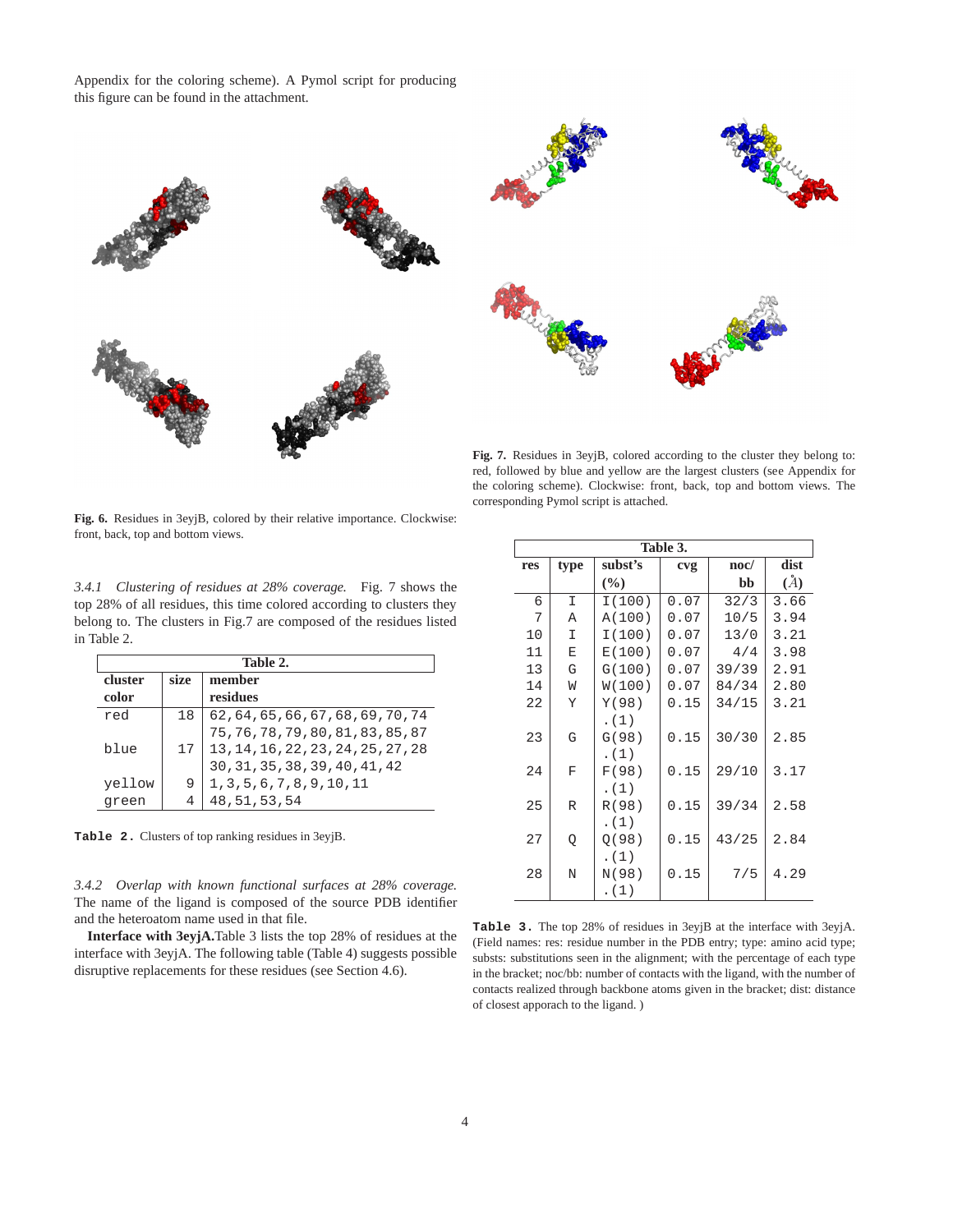| Table 4. |      |                              |  |  |
|----------|------|------------------------------|--|--|
| res      | type | disruptive                   |  |  |
|          |      | mutations                    |  |  |
| 6        | I    | $(YR)$ (TH) (SKECG) (FOWD)   |  |  |
| 7        | А    | (KYER)(QHD)(N)(FTMW)         |  |  |
| 10       | I    | (YR)(TH)(SKECG)(FQWD)        |  |  |
| 11       | E    | (FWH)(YVCARG)(T)(SNKLPI)     |  |  |
| 13       | G    | (KER) (FOMWHD) (NYLPI) (SVA) |  |  |
| 14       | W    | (KE) (TQD) (SNCRG) (M)       |  |  |
| 22       | Y    | $(K)$ (OM) (NVLAPI) (ER)     |  |  |
| 23       | G    | (KER) (FOMWHD) (NLPI) (Y)    |  |  |
| 24       | F    | (KE) (TQD) (SNCG) (R)        |  |  |
| 25       | R    | (TD)(SVCLAPIG)(YE)(FMW)      |  |  |
| 27       | Q    | $(Y)$ (FTWH) (SVCAG) (D)     |  |  |
| 28       | N    | $(Y)$ (FTWH) (SVCAG) (ER)    |  |  |

**Table 4.** List of disruptive mutations for the top 28% of residues in 3eyjB, that are at the interface with 3eyjA.

|     | Table 5. continued |        |             |       |      |  |  |
|-----|--------------------|--------|-------------|-------|------|--|--|
| res | type               | cvg    | $\bf{noc}/$ | dist  |      |  |  |
|     |                    | (9/0)  |             | bb    | Å)   |  |  |
|     | F                  | F(100) | 0.07        | 26/12 | 3.65 |  |  |
| 9   | F                  | F(100) | 0.07        | 26/0  | 3.52 |  |  |

**Table 5.** The top 28% of residues in 3eyjB at the interface with 3eyjB1. (Field names: res: residue number in the PDB entry; type: amino acid type; substs: substitutions seen in the alignment; with the percentage of each type in the bracket; noc/bb: number of contacts with the ligand, with the number of contacts realized through backbone atoms given in the bracket; dist: distance of closest apporach to the ligand. )

| Table 6.                           |   |                        |  |  |
|------------------------------------|---|------------------------|--|--|
| disruptive<br>type<br>res          |   |                        |  |  |
| mutations                          |   |                        |  |  |
| (KER) (FQMWHD) (NYLPI) (SVA)<br>G  |   |                        |  |  |
| 3                                  | F | (KE) (TQD) (SNCRG) (M) |  |  |
| $(KE)$ (TQD) (SNCRG) (M)<br>9<br>F |   |                        |  |  |

**Table 6.** List of disruptive mutations for the top 28% of residues in 3eyjB, that are at the interface with 3eyjB1.





**Fig. 8.** Residues in 3eyjB, at the interface with 3eyjA, colored by their relative importance. 3eyjA is shown in backbone representation (See Appendix for the coloring scheme for the protein chain 3eyjB.)

Figure 8 shows residues in 3eyjB colored by their importance, at the interface with 3eyjA.

**Interface with 3eyjB1.**Table 5 lists the top 28% of residues at the interface with 3eyjB1. The following table (Table 6) suggests possible disruptive replacements for these residues (see Section 4.6).

| Table 5.                 |      |         |      |                 |      |  |  |
|--------------------------|------|---------|------|-----------------|------|--|--|
| res                      | type | subst's | cvg  | $\mathbf{noc}/$ | dist |  |  |
|                          |      | $($ %)  |      | bb              |      |  |  |
|                          | G    | G(100)  | 0.07 |                 | 2.70 |  |  |
| continued in next column |      |         |      |                 |      |  |  |

**Fig. 9.** Residues in 3eyjB, at the interface with 3eyjB1, colored by their relative importance. 3eyjB1 is shown in backbone representation (See Appendix for the coloring scheme for the protein chain 3eyjB.)

Figure 9 shows residues in 3eyjB colored by their importance, at the interface with 3eyjB1.

**Interface with 3eyjB2.**Table 7 lists the top 28% of residues at the interface with 3eyjB2. The following table (Table 8) suggests possible disruptive replacements for these residues (see Section 4.6).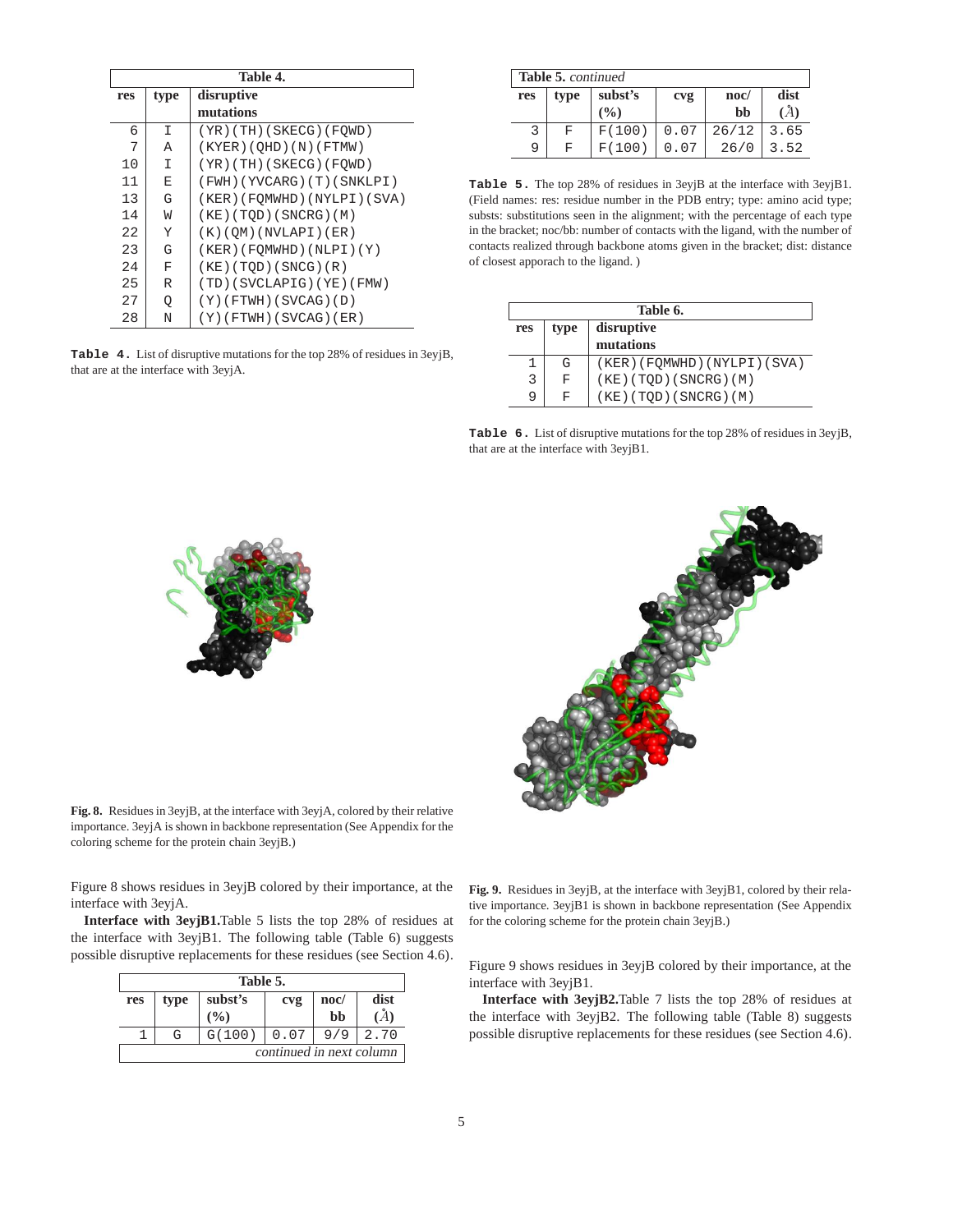| Table 7. |      |         |      |      |          |
|----------|------|---------|------|------|----------|
| res      | type | subst's | cvg  | noc/ | dist     |
|          |      | (%)     |      | bb   | $\bm{A}$ |
|          | F    | F(100)  | 0.07 | 37/0 | 3.01     |

**Table 7.** The top 28% of residues in 3eyjB at the interface with 3eyjB2. (Field names: res: residue number in the PDB entry; type: amino acid type; substs: substitutions seen in the alignment; with the percentage of each type in the bracket; noc/bb: number of contacts with the ligand, with the number of contacts realized through backbone atoms given in the bracket; dist: distance of closest apporach to the ligand. )

| Table 8. |      |                        |  |
|----------|------|------------------------|--|
| res      | type | disruptive             |  |
|          |      | mutations              |  |
|          | ਸਾ   | (KE) (TOD) (SNCRG) (M) |  |

**Table 8.** List of disruptive mutations for the top 28% of residues in 3eyjB, that are at the interface with 3eyjB2.





**Fig. 10.** Residues in 3eyjB, at the interface with 3eyjB2, colored by their relative importance. 3eyjB2 is shown in backbone representation (See Appendix for the coloring scheme for the protein chain 3eyjB.)

Figure 10 shows residues in 3eyjB colored by their importance, at the interface with 3eyjB2.

*3.4.3 Possible novel functional surfaces at 28% coverage.* One group of residues is conserved on the 3eyjB surface, away from (or susbtantially larger than) other functional sites and interfaces recognizable in PDB entry 3eyj. It is shown in Fig. 11. The residues belonging to this surface "patch" are listed in Table 9, while Table 10 suggests possible disruptive replacements for these residues (see Section 4.6).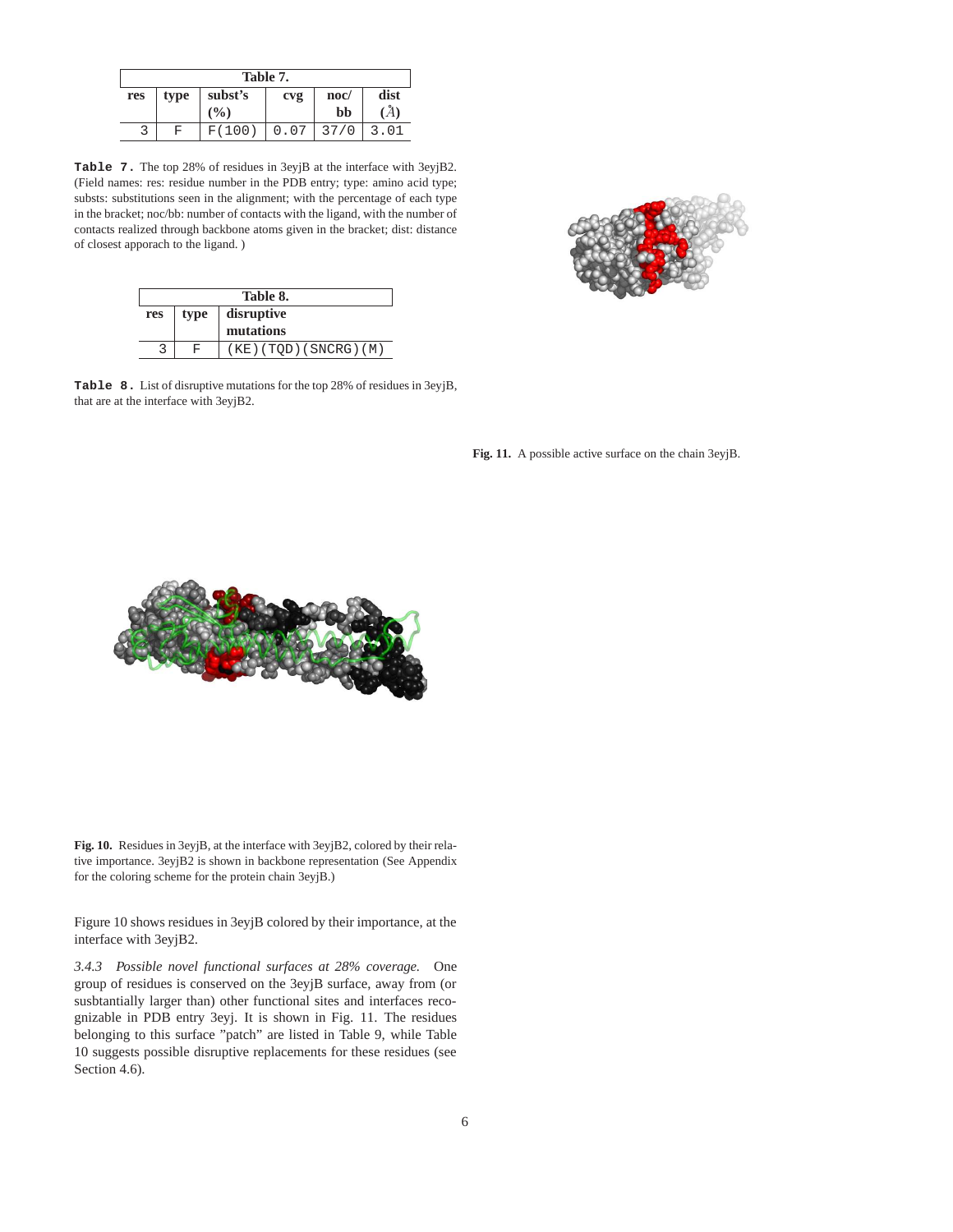| Table 9. |             |                       |      |
|----------|-------------|-----------------------|------|
| res      | type        | substitutions $(\% )$ | cvg  |
| 1        | G           | G(100)                | 0.07 |
| 3        | F           | F(100)                | 0.07 |
| 6        | I           | I(100)                | 0.07 |
| 7        | Α           | A(100)                | 0.07 |
| 8        | G           | G(100)                | 0.07 |
| 9        | F           | F(100)                | 0.07 |
| 10       | I           | I(100)                | 0.07 |
| 11       | E           | E(100)                | 0.07 |
| 13       | G           | G(100)                | 0.07 |
| 14       | W           | W(100)                | 0.07 |
| 16       | G           | G(100)                | 0.07 |
| 22       | Υ           | $Y(98)$ . $(1)$       | 0.15 |
| 23       | G           | $G(98)$ . $(1)$       | 0.15 |
| 24       | $\mathbf F$ | $F(98)$ . $(1)$       | 0.15 |
| 25       | $\mathbb R$ | $R(98)$ . $(1)$       | 0.15 |
| 27       | Q           | $Q(98)$ . $(1)$       | 0.15 |
| 28       | N           | $N(98)$ . $(1)$       | 0.15 |
| 30       | E           | $E(98)$ . $(1)$       | 0.15 |
| 31       | G           | $G(98)$ . $(1)$       | 0.15 |
| 35       | Α           | $A(98)$ . $(1)$       | 0.15 |
| 38       | L           | $L(98)$ . $(1)$       | 0.15 |
| 39       | K           | $K(98)$ . $(1)$       | 0.15 |
| 40       | $\rm S$     | $S(98)$ . $(1)$       | 0.15 |
| 41       | T           | $T(98)$ . $(1)$       | 0.15 |
| 42       | Q           | $Q(98)$ . $(1)$       | 0.15 |

**Table 9.** Residues forming surface "patch" in 3eyjB.

| Table 10.    |              |                              |  |
|--------------|--------------|------------------------------|--|
| res          | type         | disruptive                   |  |
|              |              | mutations                    |  |
| $\mathbf{1}$ | G            | (KER) (FQMWHD) (NYLPI) (SVA) |  |
| 3            | $\mathbf{F}$ | (KE)(TOD)(SNCRG)(M)          |  |
| 6            | I            | (YR)(TH)(SKECG)(FOWD)        |  |
| 7            | A            | (KYER) (OHD) (N) (FTMW)      |  |
| 8            | G            | (KER)(FOMWHD)(NYLPI)(SVA)    |  |
| 9            | $\mathbf{F}$ | (KE) (TOD) (SNCRG) (M)       |  |
| 10           | I            | (YR)(TH)(SKECG)(FOWD)        |  |
| 11           | Ε            | (FWH)(YVCARG)(T)(SNKLPI)     |  |
| 13           | G            | (KER) (FOMWHD) (NYLPI) (SVA) |  |
| 14           | W            | (KE) (TOD) (SNCRG) (M)       |  |
| 16           | G            | (KER)(FOMWHD)(NYLPI)(SVA)    |  |
| 22           | Υ            | (K)(QM)(NVLAPI)(ER)          |  |
| 23           | G            | (KER) (FOMWHD) (NLPI) (Y)    |  |
| 24           | $\mathbf{F}$ | (KE) (TQD) (SNCG) (R)        |  |
| 25           | R            | (TD)(SVCLAPIG)(YE)(FMW)      |  |
| 27           | Q            | $(Y)$ (FTWH) (SVCAG) (D)     |  |
| 28           | N            | $(Y)$ (FTWH) (SVCAG) (ER)    |  |
| 30           | E            | (FWH) (VCAG) (YR) (T)        |  |
| 31           | G            | (KER)(FOMWHD)(NLPI)(Y)       |  |
| 35           | Α            | (KYER)(OHD)(N)(FTMW)         |  |
| 38           | L            | (YR)(TH)(SCG)(KE)            |  |
|              |              | continued in next column     |  |

|     | <b>Table 10.</b> continued |                          |  |
|-----|----------------------------|--------------------------|--|
| res | type                       | disruptive               |  |
|     |                            | mutations                |  |
| 39  | K                          | $(Y)$ (FTW) (SVCAG) (HD) |  |
| 40  | S.                         | (KR) (FQMWH) (NLPI) (YE) |  |
| 41  | T                          | (KR) (FQMWH) (NLPI) (E)  |  |
| 42  |                            | $(Y)$ (FTWH) (SVCAG) (D) |  |

**Table 10.** Disruptive mutations for the surface patch in 3eyjB.

## **4 NOTES ON USING TRACE RESULTS**

#### **4.1 Coverage**

Trace results are commonly expressed in terms of coverage: the residue is important if its "coverage" is small - that is if it belongs to some small top percentage of residues [100% is all of the residues in a chain], according to trace. The ET results are presented in the form of a table, usually limited to top 25% percent of residues (or to some nearby percentage), sorted by the strength of the presumed evolutionary pressure. (I.e., the smaller the coverage, the stronger the pressure on the residue.) Starting from the top of that list, mutating a couple of residues should affect the protein somehow, with the exact effects to be determined experimentally.

#### **4.2 Known substitutions**

One of the table columns is "substitutions" - other amino acid types seen at the same position in the alignment. These amino acid types may be interchangeable at that position in the protein, so if one wants to affect the protein by a point mutation, they should be avoided. For example if the substitutions are "RVK" and the original protein has an R at that position, it is advisable to try anything, but RVK. Conversely, when looking for substitutions which will *n*ot affect the protein, one may try replacing, R with K, or (perhaps more surprisingly), with V. The percentage of times the substitution appears in the alignment is given in the immediately following bracket. No percentage is given in the cases when it is smaller than 1%. This is meant to be a rough guide - due to rounding errors these percentages often do not add up to 100%.

#### **4.3 Surface**

To detect candidates for novel functional interfaces, first we look for residues that are solvent accessible (according to DSSP program) by at least  $10\AA^2$ , which is roughly the area needed for one water molecule to come in the contact with the residue. Furthermore, we require that these residues form a "cluster" of residues which have neighbor within  $5\AA$  from any of their heavy atoms.

Note, however, that, if our picture of protein evolution is correct, the neighboring residues which *are not* surface accessible might be equally important in maintaining the interaction specificity - they should not be automatically dropped from consideration when choosing the set for mutagenesis. (Especially if they form a cluster with the surface residues.)

#### **4.4 Number of contacts**

Another column worth noting is denoted "noc/bb"; it tells the number of contacts heavy atoms of the residue in question make across the interface, as well as how many of them are realized through the backbone atoms (if all or most contacts are through the backbone,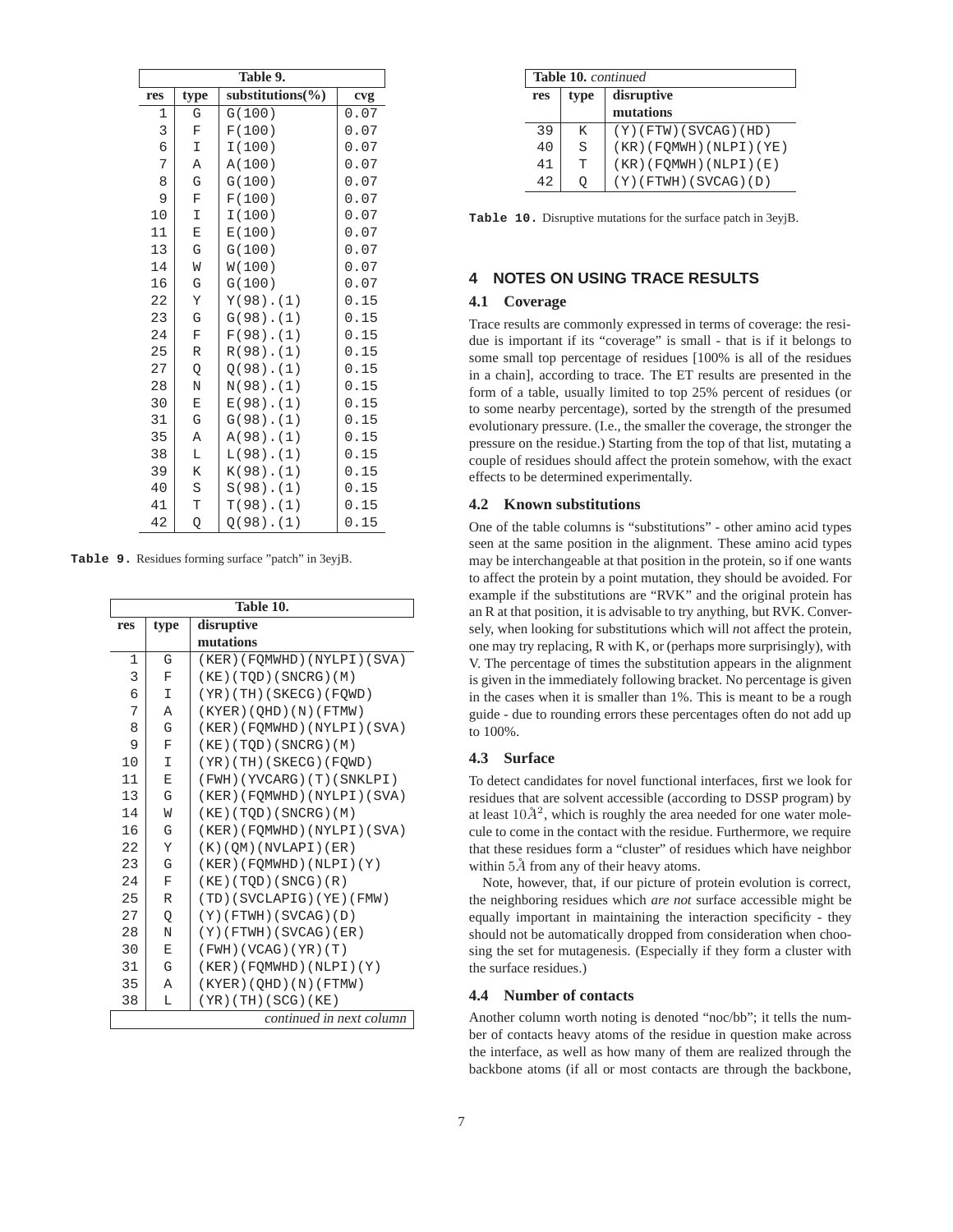mutation presumably won't have strong impact). Two heavy atoms are considered to be "in contact" if their centers are closer than  $5\AA$ .

#### **4.5 Annotation**

If the residue annotation is available (either from the pdb file or from other sources), another column, with the header "annotation" appears. Annotations carried over from PDB are the following: site (indicating existence of related site record in PDB ), S-S (disulfide bond forming residue), hb (hydrogen bond forming residue, jb (james bond forming residue), and sb (for salt bridge forming residue).

#### **4.6 Mutation suggestions**

Mutation suggestions are completely heuristic and based on complementarity with the substitutions found in the alignment. Note that they are meant to be **disruptive** to the interaction of the protein with its ligand. The attempt is made to complement the following properties: small [AVGSTC], medium [LPNQDEMIK], large  $[WFYHR]$ , hydrophobic  $[LPVAMWFI]$ , polar  $[GTCY]$ ; positively  $[KHR]$ , or negatively  $[DE]$  charged, aromatic  $[WFYH]$ , long aliphatic chain  $[EKRQM]$ , OH-group possession  $[SDETY]$ , and NH2 group possession  $[NQRK]$ . The suggestions are listed according to how different they appear to be from the original amino acid, and they are grouped in round brackets if they appear equally disruptive. From left to right, each bracketed group of amino acid types resembles more strongly the original (i.e. is, presumably, less disruptive) These suggestions are tentative - they might prove disruptive to the fold rather than to the interaction. Many researcher will choose, however, the straightforward alanine mutations, especially in the beginning stages of their investigation.

## **5 APPENDIX**

## **5.1 File formats**

Files with extension "ranks sorted" are the actual trace results. The fields in the table in this file:

- alignment# number of the position in the alignment
- residue# residue number in the PDB file
- type amino acid type
- rank rank of the position according to older version of ET
- variability has two subfields:
	- 1. number of different amino acids appearing in in this column of the alignment
	- 2. their type
- rho ET score the smaller this value, the lesser variability of this position across the branches of the tree (and, presumably, the greater the importance for the protein)
- cvg coverage percentage of the residues on the structure which have this rho or smaller
- gaps percentage of gaps in this column

#### **5.2 Color schemes used**

The following color scheme is used in figures with residues colored by cluster size: black is a single-residue cluster; clusters composed of more than one residue colored according to this hierarchy (ordered by descending size): red, blue, yellow, green, purple, azure, turquoise, brown, coral, magenta, LightSalmon, SkyBlue, violet, gold, bisque, LightSlateBlue, orchid, RosyBrown, MediumAquamarine,



**Fig. 12.** Coloring scheme used to color residues by their relative importance.

DarkOliveGreen, CornflowerBlue, grey55, burlywood, LimeGreen, tan, DarkOrange, DeepPink, maroon, BlanchedAlmond.

The colors used to distinguish the residues by the estimated evolutionary pressure they experience can be seen in Fig. 12.

#### **5.3 Credits**

*5.3.1* **Alistat** *alistat* reads a multiple sequence alignment from the file and shows a number of simple statistics about it. These statistics include the format, the number of sequences, the total number of residues, the average and range of the sequence lengths, and the alignment length (e.g. including gap characters). Also shown are some percent identities. A percent pairwise alignment identity is defined as (idents / MIN(len1, len2)) where idents is the number of exact identities and len1, len2 are the unaligned lengths of the two sequences. The "average percent identity", "most related pair", and "most unrelated pair" of the alignment are the average, maximum, and minimum of all (N)(N-1)/2 pairs, respectively. The "most distant seq" is calculated by finding the maximum pairwise identity (best relative) for all N sequences, then finding the minimum of these N numbers (hence, the most outlying sequence). *alistat* is copyrighted by HHMI/Washington University School of Medicine, 1992-2001, and freely distributed under the GNU General Public License.

*5.3.2* **CE** To map ligand binding sites from different source structures, report maker uses the CE program: http://cl.sdsc.edu/. Shindyalov IN, Bourne PE (1998) *"Protein structure alignment by incremental combinatorial extension (CE) of the optimal path* . Protein Engineering 11(9) 739-747.

*5.3.3* **DSSP** In this work a residue is considered solvent accessible if the DSSP program finds it exposed to water by at least  $10\text{\AA}^2$ , which is roughly the area needed for one water molecule to come in the contact with the residue. DSSP is copyrighted by W. Kabsch, C. Sander and MPI-MF, 1983, 1985, 1988, 1994 1995, CMBI version by Elmar.Krieger@cmbi.kun.nl November 18,2002,

http://www.cmbi.kun.nl/gv/dssp/descrip.html.

*5.3.4* **HSSP** Whenever available, report maker uses HSSP alignment as a starting point for the analysis (sequences shorter than 75% of the query are taken out, however); R. Schneider, A. de